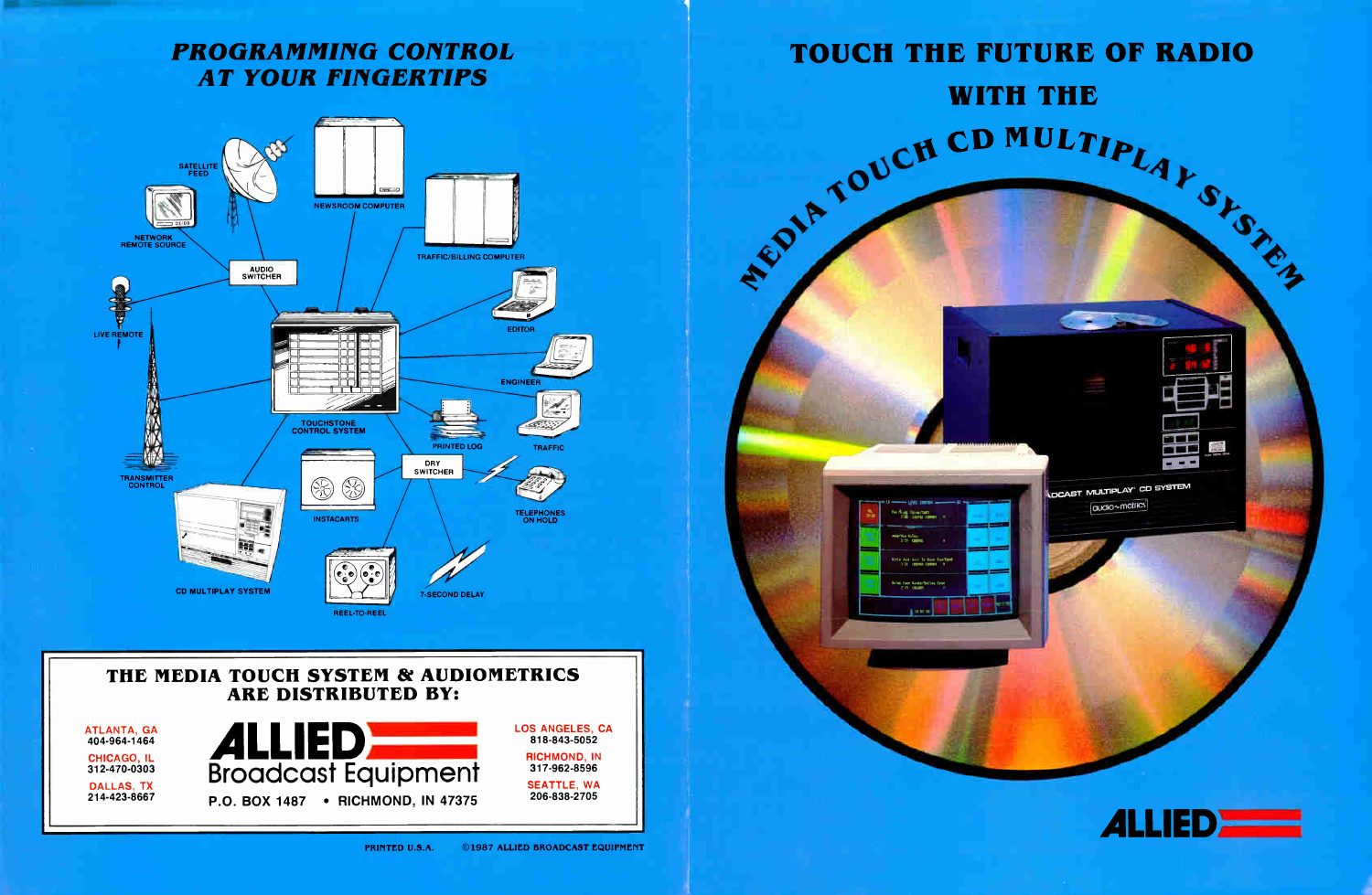## ALLIED'S **COMPLETE** CD SOLUTION



#### Compact Discs — Promises and Problems

For radio stations, the Compact Disc has been a great step forward in the reproduction quality of music. But when it comes to ease of operation, control, and reliability, CDs have been a mixed blessing.

DJs, used to tossing a record on a turntable, or popping a cart into a deck, are learning that CD players load and cue at their own pace. Then too, you've got to tell the player what cut number to play, and hope you entered the information correctly. As a result, the air staff has to pay very close attention to the process of playing Compact Discs. That steals valuable time and concentration away from the show itself.

Also, most CD players in use at radio stations are based on consumer hi-fl designs. They aren't designed for 24-hour use, or rough treatment. And come to think of it, neither are the CDs themselves. In normal use, CDs are certainly tough enough, but the typical radio station environment can hardly be called "normal use."

Some stations have lived with the problems of CD equipment, while others have been dubbing CDs to carts. That solves the operational problem, but you lose many of the sonic advantages that made the CD desirable in the first place! Not to mention the added time, expense and maintenance involved in carting Compact Discs.

AN IBM ® -COMPATIBLE PERSONAL COMPUTER: The entire system is controlled by standard, off-the-shelf PC hardware, equipped with Media Touch System's custom software and RS-232 equipment control interfaces.

In the early days of CDs, most radio stations could live with these limitations. After all, how many Compact Discs did your station play each day in 1985? But now, with music-on-CD accounting for an ever-larger percentage of the broadcast day, radio stations really do need a solution to the limitations of CD playback equipment. But not Just a stop-gap remedy that addresses Just one part of the problem. Stations need a complete solution, a system which solves all the problems of airing CDs.

On-Screen Music Library Index - Title, artist, timing and category information about each listed song is immediately available. The air personality can select any song for airplay, but only under the category parameters specified by the programming department. Tight rotation and format clocks? No problem. If a song doesn't fit the rotation clock, It can't be played in error. For maximum control, the P.D. or music director can create a daily music log, specifying exactly what songs get played, and when. A split-screen log entry format makes the process very easy. It takes just a few keystrokes and a few minutes to build each day's log in this way. Of course, the music director can add or delete songs at any time, either from the air studio, or from his own PC.

#### Introducing Allied's Complete CD Solution: The Media Touch CD Multiplay System

It's three integrated elements working together to give program and music directors the control they need, the chief engineer the reliability he needs, and the air staff the operating ease they need. The three key elements of the system are:

Just A Touch Cues, Starts, Even Fades Any Song - To select, cue (manually or automatically) and start any song, the air personality simply touches the easy-to-see command blocks on the computer screen. Instantly, the selected block changes color for positive confirmation. Cues are tight and precise. Even volume levels are controlled by the touch of a finger. No switches, no pots, no hassles! Colors on the Touchscreen monitor, and on-screen labeling of the commands can be specified by you.

A TOUCH-SENSITIVE COLOR CRT MONITOR: The ultimate user interface. It displays every song title and artist on your CD playlist, and ONLY those cuts on your playlist. To select/cut/start any song, the air person just touches the screen.

Put Your CDs Where They Belong - With the Media Touch CD Multiplay system, the air staff never handles the actual discs. Therefore, the Multiplay units themselves need not be located in the air studio. Your music library is an ideal location. CDs and the Multiplay mechanism itself are protected behind a tamperproof, lockable door.

AUDIOMETRICS ® CD MULTIPLAY UNITS: Each Multiplay unit holds 100 CDs. Controlled by the Touchscreen and computer, the CD Multiplay can promptly access any of the more than 1000 + selections available for on-air play with superb fidelity.



#### Features That Make Our System Your Solution.

Here's another very useful copy display function. The music director can prepare special notes associated with each song. (For example, "This song won the artist 2 Grammys — It sold 2 million records — Was number 12 last week and is now number 6," etc.) Once entered into the system, this information can easily be accessed from the Touchscreen. The air personality just touches the screen, and up pops the relevant notes.

Auto -Cueing - The system can be pre-programmed to automatically cue upcoming songs as specified by your music rotation. Or songs can be randomly accessed and cued. Of course, cueing a CD with the Touchscreen and thé Audiometrics Multiplay deck is so much easier than manually cueing conventional CD players. There are no cut numbers to remember, no CD player programming sequences, no drawers that the air personality must load. Just choose a song and touch the screen. Finally, the air talent can concentrate on the show,

not the equipment!

One Touchscreen Commands Several CD Multiplay Units - In a typical installation, you'll want to have tne Media Touch Touchscreen controlling at least two Audiometrics CD Multiplay units, for back-to-back CD segues, and instant crossfade capabilities. Since each CD Multiplay holds 100 Compact Discs, combining two or more units can give you prompt random access to thousands of different songs.

Automation Capabilities - Need to play a few songs automatically to give your overnight Jock a short break? Are there times that you want to run several hours unattended? Or perhaps you want a "live assist" system so that a busy morning Jock doesn't have to worry about what to play next. Whenever you need automation, the Media Touch computer controller is ready to help. Because the system's features are all software controlled, updates can easily be accommodated as the needs of



your station change.

#### On-Screen Pop-Up Notes

quoto~metrics

#### A Full Range Of Expansion Options

The software-driven, building-block design of the Media Touch Touchscreen controller makes it possible to expand the functions of your system at any time. The Touchscreen is a universal "window" through which virtually every phase of on-air operation can be accessed and controlled, consistently and conveniently.

The Media Touch 2000 control system can accommodate many other audio sources besides CDs. In fact, a fully expanded system can control an unlimited number of sources via RS-232 interfaces, including instant carts and individual cartridge machines, reel-toreel and cassette tapes, and perhaps most important, R-DAT digital tape cassettes and all the other new digital music storage formats soon to Join your Media Touch System.

Drum will hold 100 CDs.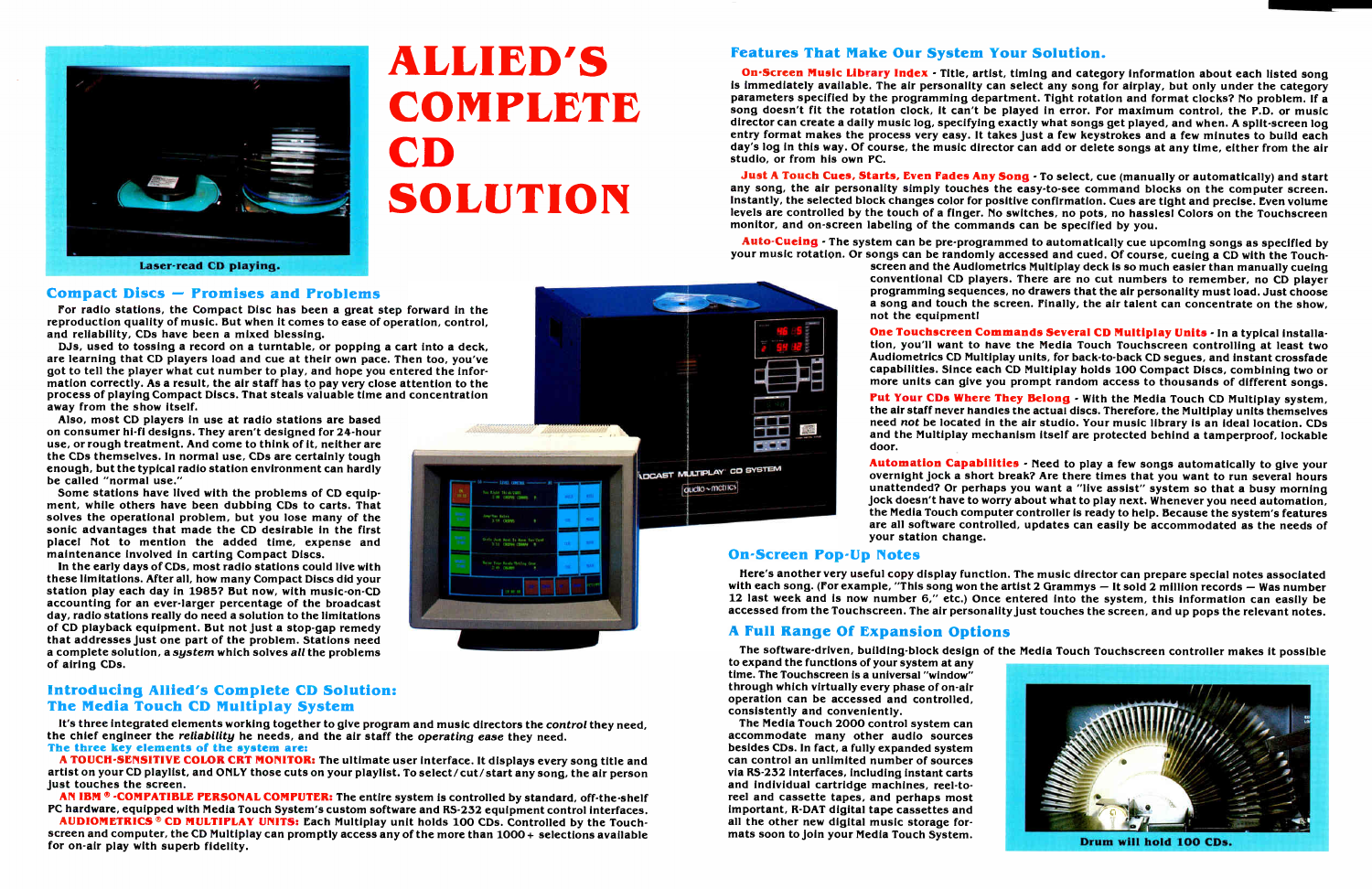## PROGRAMMING TOMORROW'S **TECHNOLOGY** TODAY!



#### A few uses of the Audiometrics Multiplay CD System

- CD direct to air. Operational simplicity just like a cart machine without another generation of noise and distortion.
- Remote control via several methods. Unit may be placed in adjacent room if necessary to conserve space. Also adds security.
- Sound effects CD libraries may be permanently stored and accessed directly or via remote control.
- Full automation or operator-assist operations will be greatly enhanced by your ability to automate your compact disc library/syndication.

### AMCDS-1000A OPTIONAL EXTERNAL CONTROLS

When the front panel "AUTO/MANUAL" select switch is placed in the "AUTO" mode, the AMCDS-1000A reacts only to (ASCI) data via its RS-232C port. In this mode, the manual front panel controls are defeated. Allied offers 3 choices for AMCDS-1000A external control:

> The next step up in features, capability and price is the SMC CDP-1 Programmer which, through its 2,000 event memory, will randomly access up to four AMCDS-1000As. The CDP-1 consists of a control interface with a 6-channel audio switcher, cabling, control head (key pad), and video monitor. Other features include: non-battery memory retention; live assist type control head, using fiber optic link; built-in cue and monitor outputs & provision for  $EXT$ monitor input; silence sense, dual metering & balanced line output. The CDP-1 can be used as a stand alone programmer in full auto, semi-auto or live assist modes.

### 2 SMC CDP-1 AUDIOMETRICS XTC The XTC is an extended remote controller which controls two AMCDS-1000As and duplicates their front panel operational controls. Provided with two 20 ft. (6m) cables, the XTC features a 10-step memory for each player, thereby allowing 20 ad-vance memory selections. A Real Time Remaining display is also included. The XTC is an inexpensive solution for remote backto-back operation of up to 2 AMCDS-1000As. Remote control up to 100 feet is available. MEDIA TOUCH 2000  $\begin{array}{ccccccccccccc} \bullet & \bullet & \bullet & \bullet & \bullet & \bullet & \bullet \end{array}$ SYSTEM BLOCK DIAGRAM Touchscreen Personal Monitor Computer

The Media Touch System 2000 is the ultimate AMCDS-1000A external controller. The Media Touch controls up to 32 audio sources via RS-232 on a computerized touch-sensitive screen. This allows not only complete random selection but also offers back-to-back "fade in/fade out" capability.



ATLANTA, GA 404-964-1464 CHICAGO, IL 312-794-0224 DALLAS, TX 214-423-8667

#### AUDIOMETRICS IS DISTRIBUTED BY:



LOS ANGELES, CA 818-843-5052 RICHMOND, IN 317-962-8596 SEATTLE, WA 206-838-2705